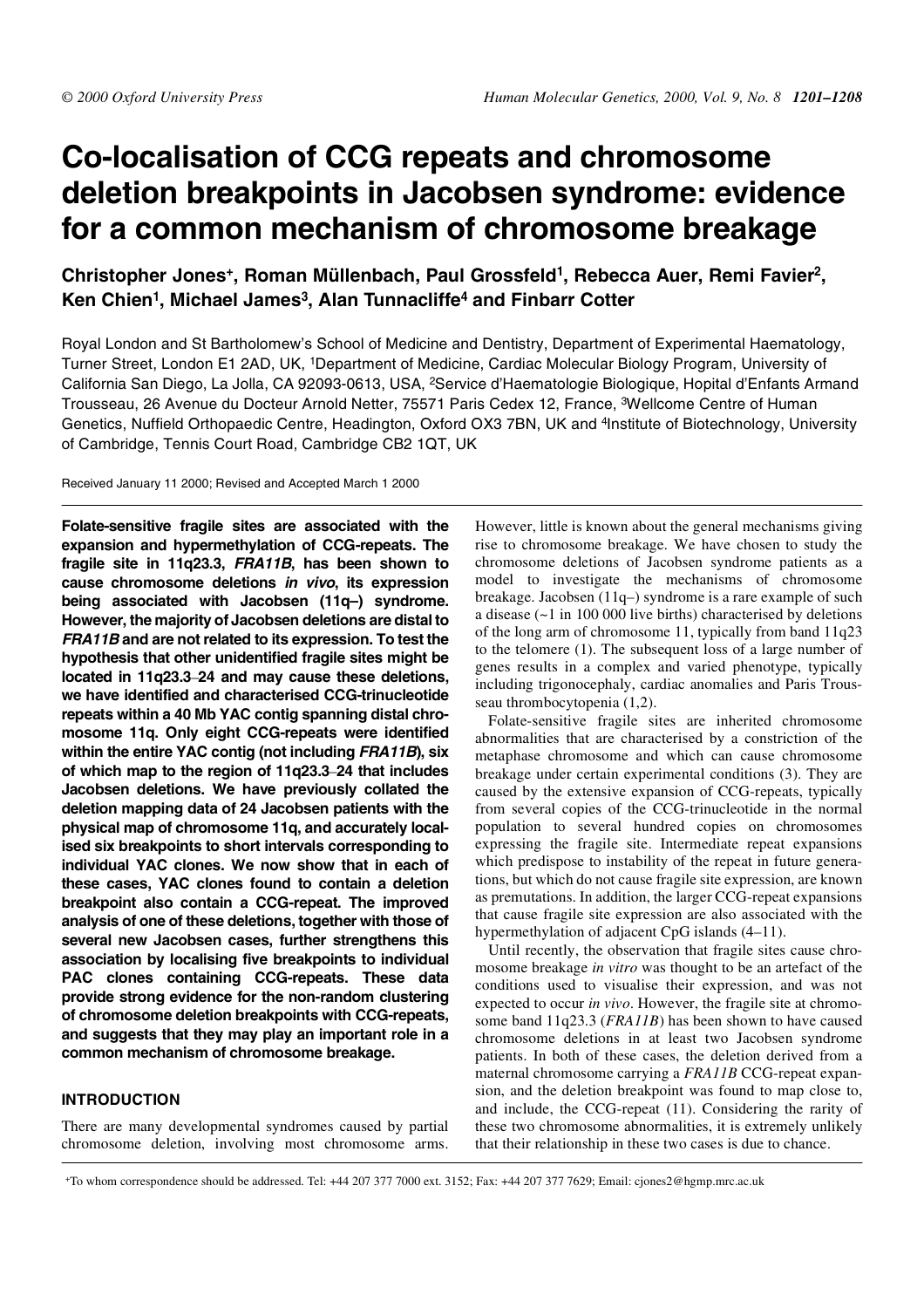Whilst many chromosome deletions in Jacobsen syndrome have been shown to map close to *FRA11B*, most appear not to be caused by expression of this site but are located  $\sim$ 1–2 Mb distal to it (12,13). Many other folate-sensitive fragile sites on other chromosomes have been reported and in addition to *FRA11B*, four have previously been characterised at the molecular level (*FRAXA*, *FRAXE*, *FRAXF* and *FRA16A*) and shown to be caused by extensive CCG-repeat expansions (4–10). However, unlike *FRA11B*, none of these sites has been shown to cause chromosome deletions *in vivo*. In addition, several *FRA11B*-expressing families have been reported with no history of Jacobsen syndrome (11). While such discrepancies in the effects of fragile site expression remain to be explained, a more general role for fragile site expression in causing chromosome deletions needs to be examined.

A mechanism by which fragile sites may mediate chromosome breakage has been suggested following the analysis of their replication timing. Folate-sensitive fragile site loci are late replicating regions of the genome, and their replication is delayed further with fragile site expression (14,15). *In vitro* experiments have demonstrated that unusual DNA structures, including hairpins (16–18) and intrastrand tetraplexes (19), are formed by expanded CCG-repeats, which may form a barrier to DNA synthesis and hence cause the delay of replication at a fragile site (20,21). Replication delay has been implicated in causing deletions at the aphidicolin-inducible fragile site, *FRA3B*; under conditions that bring about expression of the fragile site, some cells enter  $G_2$ -phase without having completed replication of the region (22). In addition, replication timing of *FRA3B* has been shown to be allele specific; two distinct alleles are replicated at different stages of the cell cycle, and chromosome rearrangements preferentially occur on the late replicating chromosome (23). Whilst the mechanisms of expression of aphidicolin-inducible and folate-sensitive fragile sites are apparently unrelated, the common feature of their delayed replication would appear to be pertinent to their potential role in causing chromosome rearrangements.

We have recently reported the assembly of a 40 Mb YAC contig covering the distal long arm of chromosome 11 from 11q22 to the telomere, and described its multi-functional use, including the mapping of Jacobsen syndrome chromosome deletion breakpoints (13). The contig was used to map two chromosome deletions by fluorescence *in situ* hybridisation (FISH) analysis using YACs from the contig as probes, and also allowed another 22 deletions, previously analysed by haplotype analysis and described in the literature, to be placed on the physical map. Whilst it was clear from this analysis that the majority of deletions have only been relatively crudely mapped, the breakpoints of several deletions could be accurately localised to individual YAC clones and suggested clustering of breakpoints in some regions (13). The accurate localisation of deletion breakpoints in this way therefore provides the opportunity to investigate the mechanisms of their genesis.

In order to test the hypothesis that previously unidentified folate-sensitive fragile sites in chromosome bands 11q23–24 might be responsible for some of the chromosome deletions distal to *FRA11B*, we have analysed the YAC contig for the presence of CCG-trinucleotide repeats. A total of eight CCGrepeats were identified, six of which were within the region known to contain Jacobsen syndrome deletions. These repeats were found to co-localise with the best-mapped deletion breakpoints described in the literature, and also with those of several new Jacobsen cases described in this study. These data provide strong evidence for the non-random clustering of chromosome deletion breakpoints with CCG-repeats and we discuss the possible mechanisms by which CCG-repeats may be involved in causing chromosome deletions.

# **RESULTS**

Previous reports have described protocols for CCG-repeat detection in cDNA using hybridisation of CCG-oligonucleotide probes of 30 bases or more, representing 10 or more copies of the CCG-trinucleotide (24,25). However, we have found that these probes often give false positive signals at regions of high GC-content when used on genomic DNA, especially where the trinucleotides CCG, CGC or GCC are in abundance (data not shown). We have examined the efficacy of several CCG-oligonucleotide probes to determine the optimum size that gives specific signals (even at short stretches of contiguous CCG-repeat) and conclude that a probe of only 15 bases (five copies of the CCG-trinucleotide) gives the most specific signals. Larger probes appear not to dissociate effectively from the CCG-rich CpG island templates, even at high temperatures, presumably due to the high melting temperature of large GCtracts. In contrast, the CCG probe used here gives highly specific signals in normal hybridisation conditions, even with short repeat targets. Hybridisation to a PAC clone containing a CCG-repeat and other clones containing CpG islands demonstrates the specificity of this probe (see Fig. 1a); a clone containing a  $(\text{CCG})_{11}$  repeat from the *CBL2* gene (Fig. 1a, lane 1) provides a strong signal with the CCG probe, whereas clones containing the CpG islands of the *p16/MTS-1* and *MLL* genes (Fig. 1a, lanes 3 and 4, respectively) which are both rich in CCG-trinucleotides but do not contain a contiguous CCGrepeat, do not provide a hybridisation signal.

#### **Identification of CCG-repeats within the YAC contig**

Southern blots of 120 YAC clones from a 40 Mb contig of distal chromosome 11q, spanning the region 11q22–ter, were hybridised with the CCG probe. Three faint bands of hybridisation are observed in all YAC DNA samples, representing CCG-repeat sequences present in yeast; additional bands of hybridisation are hence specific to the human DNA sequences contained within the YAC insert (see Fig. 1b). From the entire 40 Mb contig analysed, only eight chromosome 11q-specific CCG-repeats were identified (not including *FRA11B*), six of which are within the region known to contain Jacobsen deletion breakpoints (see Figs 1b and 3). We have designated these repeats TNR/11q#1–8 (TriNucleotide Repeat on 11q).

YAC clones containing the CCG-repeats were used as hybridisation probes for direct screening of the RPCI-1 PAC library (26) and specific clones containing six of the CCGrepeats were isolated. Subsequent FISH analysis with these clones confirmed their chromosome localisation (CCG-repeats from other regions of the genome were also identified due to the high incidence of chimerism in the CEPH YAC library, but discounted at this stage; data not shown) and mapping of other PACs identified in these screens allowed the precise localisation of five of the CCG-repeats with respect to local markers. CCG-repeats were then cloned and sequenced in order to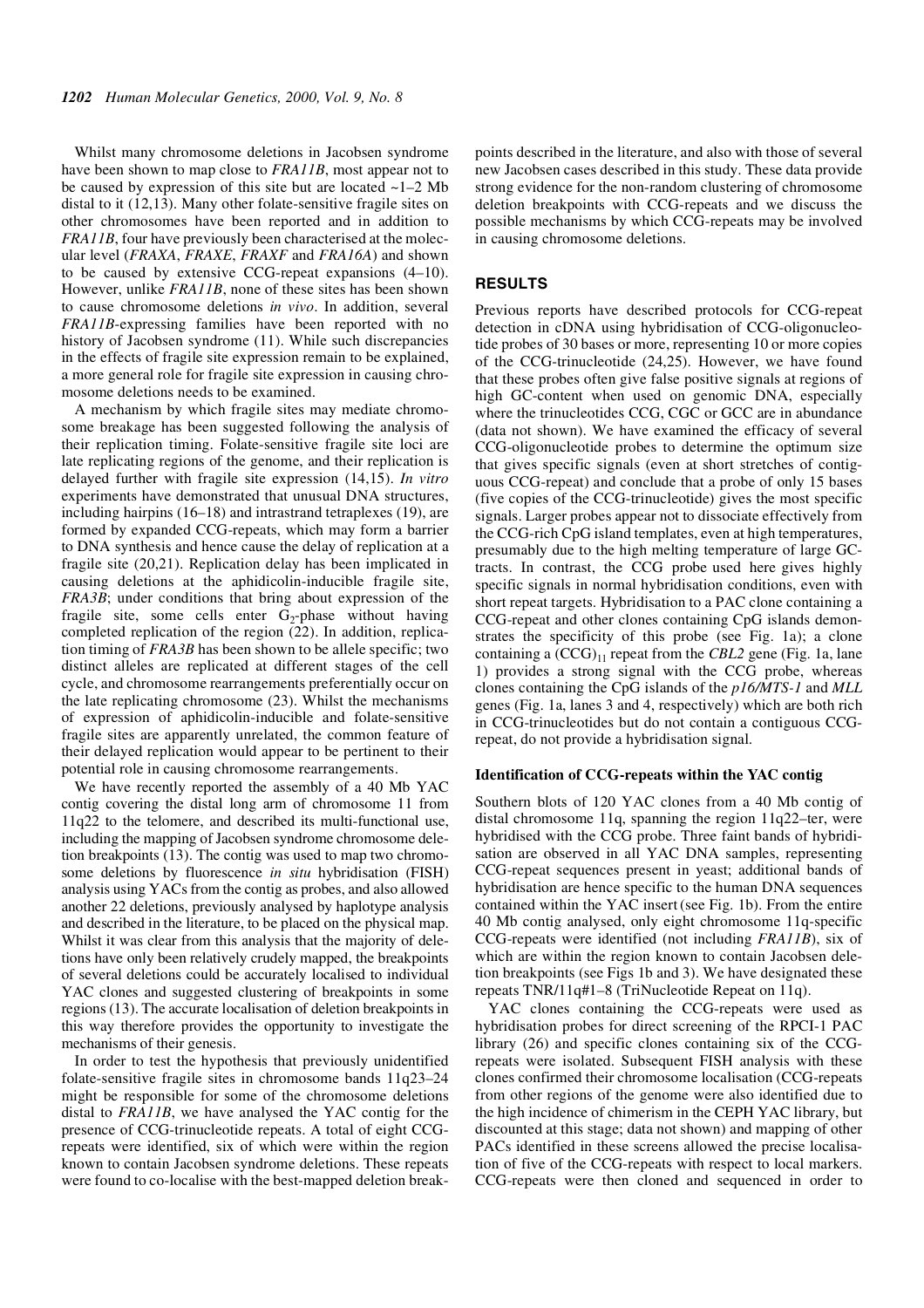

**Figure 1.** Autoradiograph of YAC and PAC restriction digests, hybridised with the CCG probe. YAC or PAC DNA was digested with *Eco*RI and transferred to nylon filters by Southern blotting, and the CCG probe was end-labelled with [γ32-P]ATP and hybridised to the filters under stringent conditions, as described in Materials and Methods. (a) Hybridisation to various PAC clones, demonstrating the specificity of the CCG probe. Lane 1, dJ44-n4 (CBL2 [CCG]<sub>11</sub>); lane 2, dJ189-a16 (THY1); lane 3, dJ76-i7 (p16/MTS-1); lane 4, dJ217-a21 (5′ MLL). (**b**) Hybridisation to various YAC clones from chromosome 11q, demonstrating the detection of CCG-repeats. The locations of the yeast-specific CCG-repeats are denoted by the arrows at the left of the figure, and the positions of size markers on the gel are shown at the right of the figure. Human (YAC) specific CCG-repeats are identified by an asterisk to the left of the hybridising band, and the identity of those clones containing CCG-repeats are denoted above the figure. The reader will note the presence of two CCG-repeats detected in the YAC clone y939H03, where only one is referred to in the text: we have previously reported that this YAC is chimeric, containing material from chromosome 3p in addition to 11q23. The lower of these two bands of hybridisation was found to derive from chromosome 3p and hence is not discussed.

confirm their identity. Figures 2 and 3 show the mapping data assembled, including the locations of each of these CCGrepeats with respect to nearby markers.

It is of interest to note that of the CCG-repeats present within the YAC contig, all except TNR/11q#2 are located in regions containing one or more unstable YAC clones, accounting for most regions of YAC instability in the contig (including a chimeric YAC that contains a CCG-repeat from another chromosome). Analysis of YACs spanning *FRA11B* demonstrated that the two clones that should contain the *CBL2* CCG-repeat (y856B09 and y720A01) were highly unstable and rarely contained that repeat (11). It is clear from this analysis that there is a fundamental problem concerning the stability of CCG-repeats cloned in YACs, and that this instability might account for many YAC rearrangements. For this reason we suspect that there may be additional repeats within this region of chromosome 11 that we have failed to identify.

### **CCG-repeats co-localise with previously mapped chromosome deletion breakpoints**

The locations of 23 Jacobsen syndrome deletion breakpoints have been described in the literature (1,11,12) and placed on the physical map (13). Whilst the accuracy of these analyses varies widely, several breakpoints have been accurately mapped to short regions corresponding to single YAC clones or less (reviewed in 13; see Fig. 3). Comparison of the locations of these breakpoints and of the CCG-repeats that map distal to *FRA11B* is revealing: all but one of the minimal intervals that contain these accurately mapped deletion breakpoints contain one or more of the CCG-repeats identified. Moreover, all of the CCG-repeats distal to *FRA11B* coincide with a YAC containing a deletion breakpoint (see Fig. 3). This coincidence is further strengthened by the improved analysis of a previously reported deletion, together with the analysis of deletions from five new patients.

These repeats and their coincidence with chromosome deletion breakpoints are described below, starting with the most centromeric of the repeats identified. It should be noted that the sequences are described in order to reflect the longest contiguous repeat, and that regardless of orientation the trinucleotides listed as GGC, CCG, GCC and CGC are effectively equivalent.

#### **TNR/11q#1**

TNR/11q#1 was identified within a panel of overlapping YAC clones, accurately localising the repeat to between the markers D11S1897 and D11S2105 in chromosome band 11q22–23.1.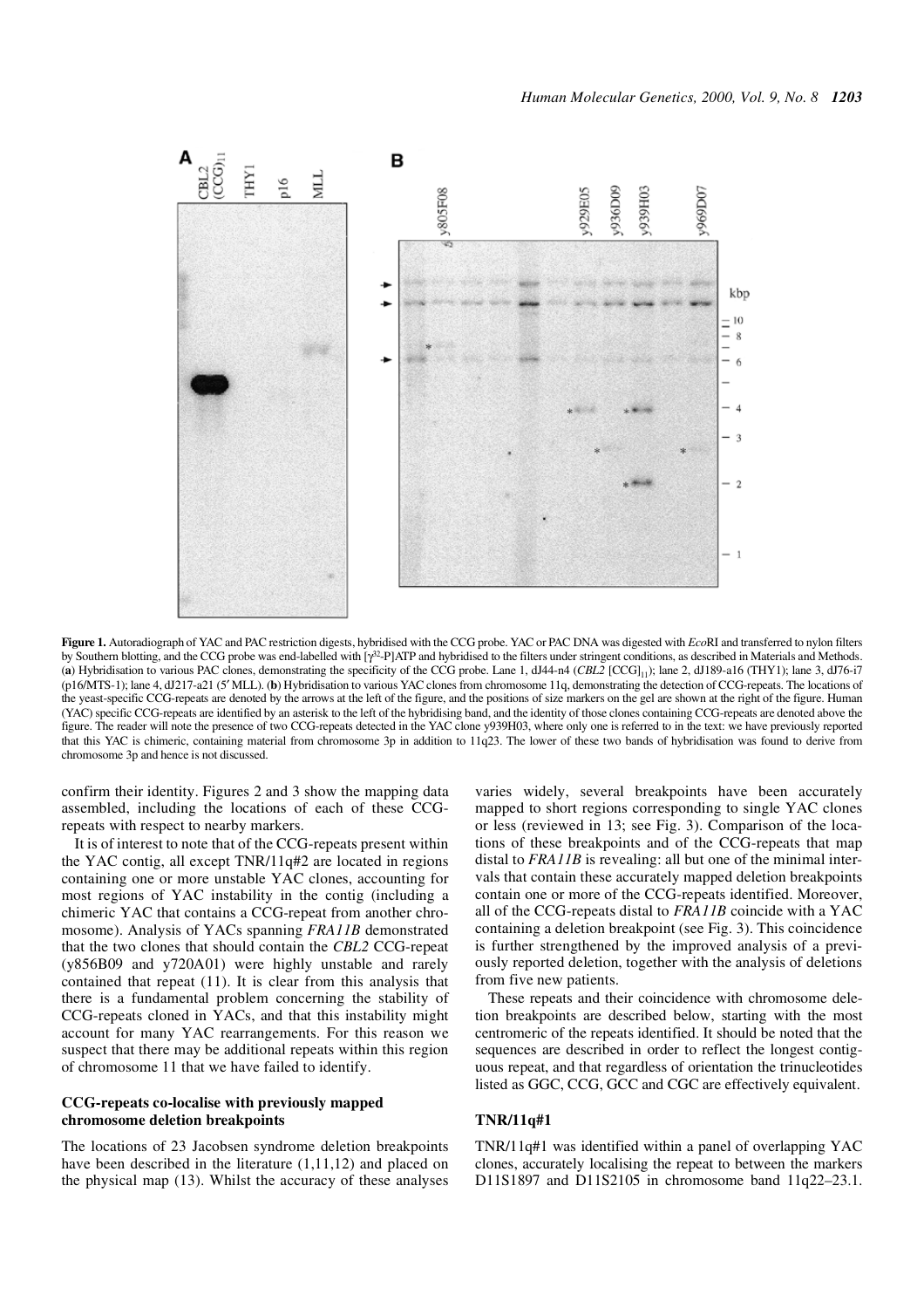

Figure 2. Localisation of each of the CCG-repeats that were mapped in detail (i.e. beyond the resolution of a single YAC clone) with respect to local markers. Not all markers present within each YAC are necessarily shown, but only those markers that are pertinent to the mapping of the CCG-repeat or are described in the text. The orientations of two contig positions within panel (b) have been changed from their original reported positions in Tunnacliffe *et al.* (13) in both this figure and Figure 3. Markers at position 100 are not contained within the PAC contig that extends between positions 98 and 101, and therefore must actually be located between positions 97 and 98. The marker at position 107 (D11S982E) has previously been shown to lie between 105 and 106 (13). Clones prefixed with the letter y are from the CEPH mega-YAC library (34) and have been described previously (13); clones prefixed with the letter c are from the RZPD chromosome 11-specific cosmid library no. c107 (35) (http:/ /www.rzpd.de/ ) and clones prefixed with the letters dJ are from the RPCI-1 PAC library (26) (http://bacpac.med.buffalo.edu/ ). Details of markers are available online from http://shows.med.buffalo.edu/

Extension of a PAC contig between these two markers further localised the repeat to between markers D11S2003 and D11S2221 (see Fig. 2a). Sequence analysis revealed the presence of a  $(GCC)_{9}TTC(GCC)_{2}$  repeat in one of these YACs, y975H06, and PCR analysis demonstrated that it is polymorphic (R. Auer, C. Jones, R. Müllenbach, D. Milligan, C. Fegan and F. Cotter, manuscript in preparation) varying in length between  $(GCC)$ <sub>3</sub>TTC( $GCC$ )<sub>2</sub> and  $(GCC)$ <sub>12</sub>TTC( $GCC$ )<sub>2</sub>. This demonstrates that even short stretches of interrupted trinucleotides should be considered as a repeat, and also provides clues as to their origins; we have not found any repeat length between  $(GCC)$ <sub>3</sub>TTC( $GCC$ )<sub>2</sub> and  $(GCC)$ <sub>9</sub>TTC( $GCC$ )<sub>2</sub> in the normal population, suggesting that the longer repeat may have evolved from a duplication of the entire  $(GCC)$ <sub>3</sub>TTC $(GCC)$ <sub>2</sub> motif, followed by the subsequent mutation of the first TTC to GCC.

#### **TNR/11q#2**

TNR/11q#2 is a  $(\text{CGC})_5(\text{CAC})_2\text{CGC}$  repeat located within YAC y911F02, close to the *APOA* gene in chromosome band 11q23.2. Whilst both of these repeats are located centromeric to *FRA11B* and all other published Jacobsen deletion breakpoints, there is evidence of a deletion breakpoint cluster within the same YAC containing TNR/11q#2. A recent report described the mapping of a region of loss of heterozygosity within 11q23, observed in mantle cell lymphoma (27). The majority of the deletions characterised in this study were interstitial, with the most telomeric breakpoint localised between YACs y785E12 and y911F02 in 12 out of 20 deletions analysed (27), an  $\sim$ 750 kb region that contains TNR/11q#2 (see Fig. 3).

#### **TNR/11q#3**

This interrupted repeat (GGC)<sub>2</sub>GACGGCTCCGGCAGC-**GGC**TCCCGC**(GGC)4** was identified within YAC y969D07, which is located ~1 Mb distal to *FRA11B* in chromosome band 11q23.3. A PAC contig across part of this region further localised TNR/11q#3 between markers D11S563/ATDC and D11S667 (see Figs 2b and 3).

The YAC y969D07 has been shown to contain the deletion breakpoint of at least one Jacobsen patient [VH (12); see Fig. 3]. FISH analysis demonstrated that y969D07 was lost from the deletion chromosome of this patient. However, the polymorphic marker D11S924 (which is contained within y969D07) was shown by haplotype analysis to be heterozygous in the patient, demonstrating that the YAC must be partially retained on the deletion chromosome (12). Together, these data suggest that whilst the breakpoint is distal to D11S924, it is close to the proximal end of y969D07 which contains TNR/11q#3.

#### **TNR/11q#4**

A CCG-repeat was identified within YAC y936D09 in chromosome band 11q23.3 (see Figs 2b and 3) but has not been characterised further. However, the deletions of two previously undescribed patients with del $(11)$  (q23.3–ter) karyotypes were characterised and found to be located within short intervals containing this YAC (patients BS and RS; see Fig. 3). FISH analysis was used to characterise the deletion of patient RS; YAC y133B06 was retained on the del(11) derivative, whereas a PAC containing marker D11S982E (dJ205-m18) was lost. This places the deletion breakpoint between D11S667 (the most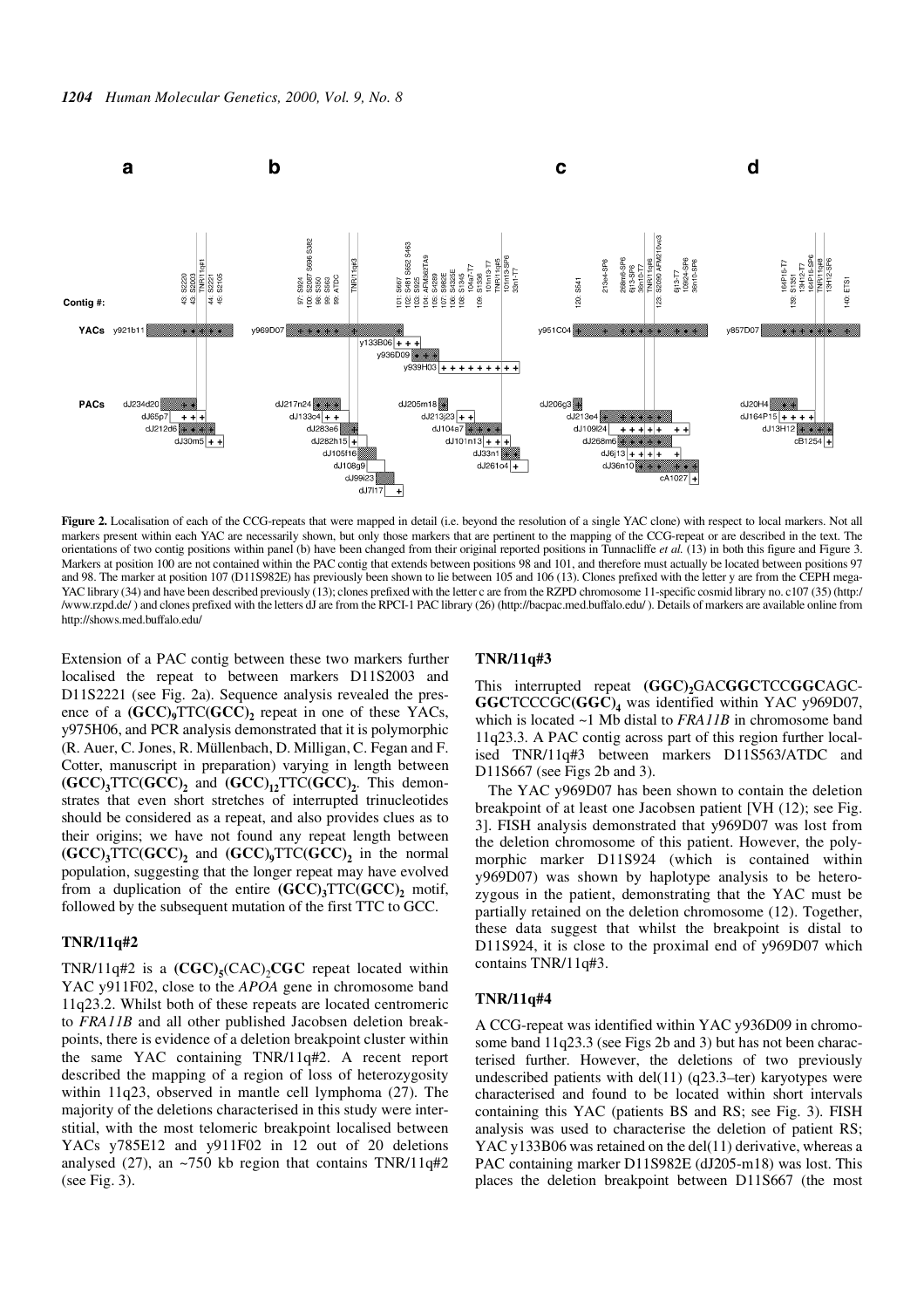

Figure 3. Co-localisation of chromosome deletion breakpoints and CCG-repeats from distal chromosome 11q. Part of the distal chromosome 11q YAC contig is represented by the contig positions and respective markers, including CCG-repeats characterised in this study (denoted by the TNR/11q locus names as described in the text). The intact region of the deleted chromosome is represented by a solid (black) bar. Breakpoints mapped to the resolution of a single position/PAC clone are represented by a white X. Where breakpoints have been mapped to a region spanning multiple markers, the minimal interval containing the breakpoint is represented by a shaded (grey) bar; the retained marker is denoted as (+) and the deleted marker denoted as (–). Note: the results of FISH analyses with YACs are always the most pessimistic interpretation; the most proximal marker of a retained YAC is counted as the retained signal, and the most distal marker of a deleted YAC is counted as the deleted signal. Patient IDs: MCL, mantle cell lymphoma and refers to the common region of chromosome breakage in that disease (27); patients #3 and #8 were originally described by (1) and were shown to have breakpoints at *FRA11B* by (11); patients #12 and #17 are from (1); patients VH and AD are from (12); patients RB and MC are from (13); patients RS, BS, NCL, NCR and OH are described in this study.

proximal marker of y133B06) and D11S982E (see Fig. 3). PCR with microsatellite markers from 11q23 was used to identify common haplotypes between patient BS and his mother, and demonstrated that the deletion breakpoint was between markers D11S925 (retained) and D11S1345 (deleted) (see Fig. 3). The shared interval containing these two breakpoints therefore includes the 0.8–1.4 Mb region spanned by YAC y936D09.

#### **TNR/11q#5**

A CCG-repeat was identified within the overlapping YAC clones y939H03 and y929E05, in chromosome band 11q23.3. We have previously described the construction of a PAC contig across this region and the subsequent mapping of a deletion breakpoint to within a single PAC clone (patient RB) (13). Hybridisation analysis of this PAC contig with the CCG probe identified a  $(GCC)_{6}$  repeat within two overlapping PAC clones dJ104-a7 and dJ101-n13, the latter of which was also shown to contain the deletion breakpoint of patient RB and is estimated to be 75 kb long.

In addition, the breakpoint of patient #12 (1) lies between markers D11S1345 and D11S1353 (see Fig. 3): an interval of ~850 kb that overlaps with that of patient RB and hence also contains TNR/11q#5.

#### **TNR/11q#6**

This repeat was identified within YAC y951C04, in chromosome band 11q23.3. Five overlapping PAC clones containing TNR/11q#6 were isolated and found to also contain markers D11S2090 and AFM210ve3 (see Fig. 2c). Sequencing of the region identified two repeats,  $(CCG)<sub>7</sub>$  and  $CCG(CAG)<sub>3</sub>$ **(CCG)3**CG**(CCG)5**, separated by 295 bp and inverted with respect to each other. This presented extreme difficulties in sequencing the region, which is discussed in detail in Materials and Methods.

We had previously localised the chromosome deletions of two Jacobsen syndrome patients, a mother and her son, to y951C04 by FISH analysis [patients NCL and NCR; both with del(11) (q23.3–ter) karyotypes and previously undescribed]. In both cases the PAC clone dJ206-g3 (marker D11S541) which is contained within  $y951C04$ , was retained on the del(11) derivative, whereas y951C04 itself appeared to be lost. This suggested that the deletion breakpoint was likely to be within y951C04 and hence TNR/11q#6 was a strong candidate for the location of the breakpoint in this family. FISH analysis was used to demonstrate that the breakpoint was indeed within the same PAC clones that contain the CCG-repeat; four of the PAC clones containing TNR/11q#6 were lost from the deleted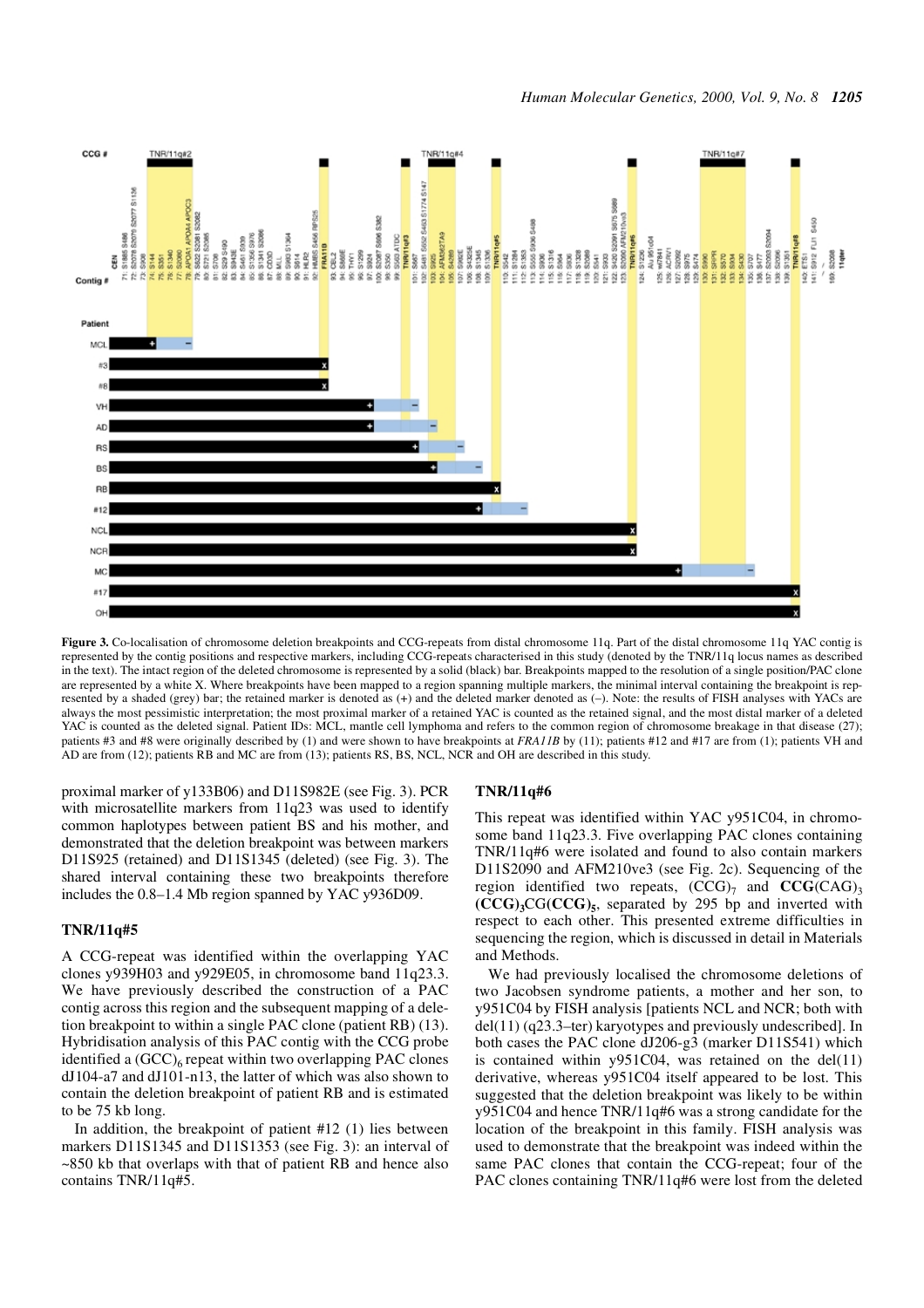chromosome, whereas one of the PAC clones (dJ213-e4) gave a retained signal in ~50% of metaphases analysed. This maps the breakpoint to the same 120 kb region spanned by these PACs that also contains TNR/11q#6.

#### **TNR/11q#7**

A CCG-repeat was identified within a 780 kb YAC y805F08 in chromosome band 11q23.3–24 (see Fig. 3) but has not been characterised further. However, this YAC clone also contains the breakpoint of patient MC (13); FISH analysis demonstrated that an overlapping YAC clone (y975F11) was retained, and the immediately distal marker (D11S707) was lost from the del(11) derivative of this patient (13).

#### **TNR/11q#8**

This short  $(GGC)_{4}$  repeat is contained within YAC y857B09, close to the *ETS1* and *FLI1* genes in chromosome band 11q24. The breakpoint of patient #17 (1) lies between the markers D11S1351 and D11S912, which are also contained within this YAC (13). A PAC contig containing TNR/11q#8 was extended to include marker D11S1351, and clones from this contig were used in FISH analysis of metaphase chromosomes from patient #17 and another patient (OH) whose chromosome deletion was shown by karotype analysis to be in chromosome band 11q24. The breakpoint of both of these patients was found to map to the same 75 kb PAC clone (dJ13-h12) that contains the CCG-repeat; the centromeric-overlapping PAC clone dJ164-p15 (D11S1351) was retained on the del(11) derivative, and the telomeric-overlapping cosmid clone  $cB1254$  was deleted from the del(11) derivative of both patients.

#### **DISCUSSION**

The locations of eight CCG-trinucleotide repeats on the long arm of chromosome 11 have been determined. Of these, six are in the region of chromosome 11q that is known to contain Jacobsen syndrome chromosome deletions. In addition, we have shown that all of the most accurately mapped deletion breakpoints each co-localise with these CCG-repeats; to three regions representing single PAC clones of between 75 and 120 kb in length, and to four regions representing single YAC clones of between 750 kb and 1.0 Mb in length. Whilst further analysis of these breakpoints will be required to precisely correlate these observations, these data provide strong evidence for the non-random clustering of chromosome deletion breakpoints with CCG-repeats.

The observation that CCG-repeats may be common sites of chromosome breakage raises the possibility that these loci may represent previously unidentified folate-sensitive fragile sites. If this is the case, it is surprising that none of these sites have been recognised cytogenetically, although the possibility that their expression has been confused for *FRA11B* may explain this discrepancy. Indeed our laboratory has identified one such potential case, of an individual who expresses a folate-sensitive fragile site in 11q23.3, but who lacks CCG-repeat expansion at the *FRA11B* locus. The failure to detect these fragile sites cytogenetically could also be explained by differences in the stability of folate-sensitive fragile sites. The majority of *FRA11B*-expressing individuals have no family history of Jacobsen syndrome (11), indicating that whilst *FRA11B* can

cause chromosome deletions, this is actually a rare event. In contrast, other fragile sites may be highly unstable and may only ever be manifested as a chromosome deletion.

One of the patients analysed in this study who suffered a chromosome deletion at TNR/11q#5 (RB) has also been found to have a  $FRA11B$  premutation of approximately  $(CCG)_{80}$ . In addition, we have also detected an anonymous methylated CCGrepeat in one of the families described previously (Family 2, C. Jones, unpublished data). These data present the possibility that some individuals may exhibit a general CCG-repeat instability and express more than one fragile site, suggesting an underlying DNA-repair defect. Interestingly the role of the DNA repair gene *MSH2* in the destabilisation of trinucleotide repeat length in Huntington disease has recently been demonstrated (28), further suggesting that *MSH2* or similar genes may also be involved in the regulation of CCG-repeat stability.

PCR and Southern analysis of CCG-repeat lengths of the families of Jacobsen syndrome patients will demonstrate whether or not expansions at these loci does indeed occur, and we are collecting family materials with a view to answering this question. Alternatively, it is possible that expansion of these repeats does not occur, and they are not the locations of folate-sensitive fragile sites as described by cytogenetic criteria. The mechanism of the *in vitro* cytogenetic manifestation of folate-sensitive fragile sites is not well understood, and it is still not clear whether their *in vitro* expression fully reflects their *in vivo* behaviour. We should not discount the possibility that the expression of folate-sensitive fragile sites *in vitro* is merely an artefact of CCG-repeat expansion, and that other characteristics of these sites are reproduced at other CCG-repeats, regardless of their length.

The role of replication delay in causing chromosome deletions has been described for the aphidicolin-inducible fragile site *FRA3B* (22,23). The folate-sensitive fragile site loci are also late replicating regions, and their expression has been shown to further delay their replication (14,15). However, it is not clear whether repeat expansion as opposed to hypermethylation of the CCG-repeat (or necessarily both) is the cause of replication delay at folate-sensitive fragile sites. Whilst it has been suggested that CCG-repeat expansion alone would be sufficient to delay replication (20,21) the role of methylation should not be overlooked. Imprinted regions of the genome have been shown to be replicated asynchronously, demonstrating delayed replication of the imprinted allele (29,30). It is of interest to note that there is a strong parental bias towards the 11q deletions in Jacobsen syndrome (deletion breakpoints below marker D11S925 are all paternal in origin) (1) and genetic imprinting has been suggested as a potential cause of this bias. Considering the role of methylation in the imprinting process, it is possible that imprinting-mediated methylation of CCG-repeats on chromosome 11 leads to further delay of replication at these sites, and therefore to chromosome deletion. Analysis of the timing of replication across chromosome 11q would help to determine whether late replication is a common feature of all CCG-repeats, and hence whether this could be the underlying cause of deletion at these loci.

In summary, this study has demonstrated a distinct correlation between the sites of CCG-trinucleotide repeats and of chromosome deletion in Jacobsen syndrome. The data presented implicate CCG-repeat sequences in a common mechanism of chromosome breakage.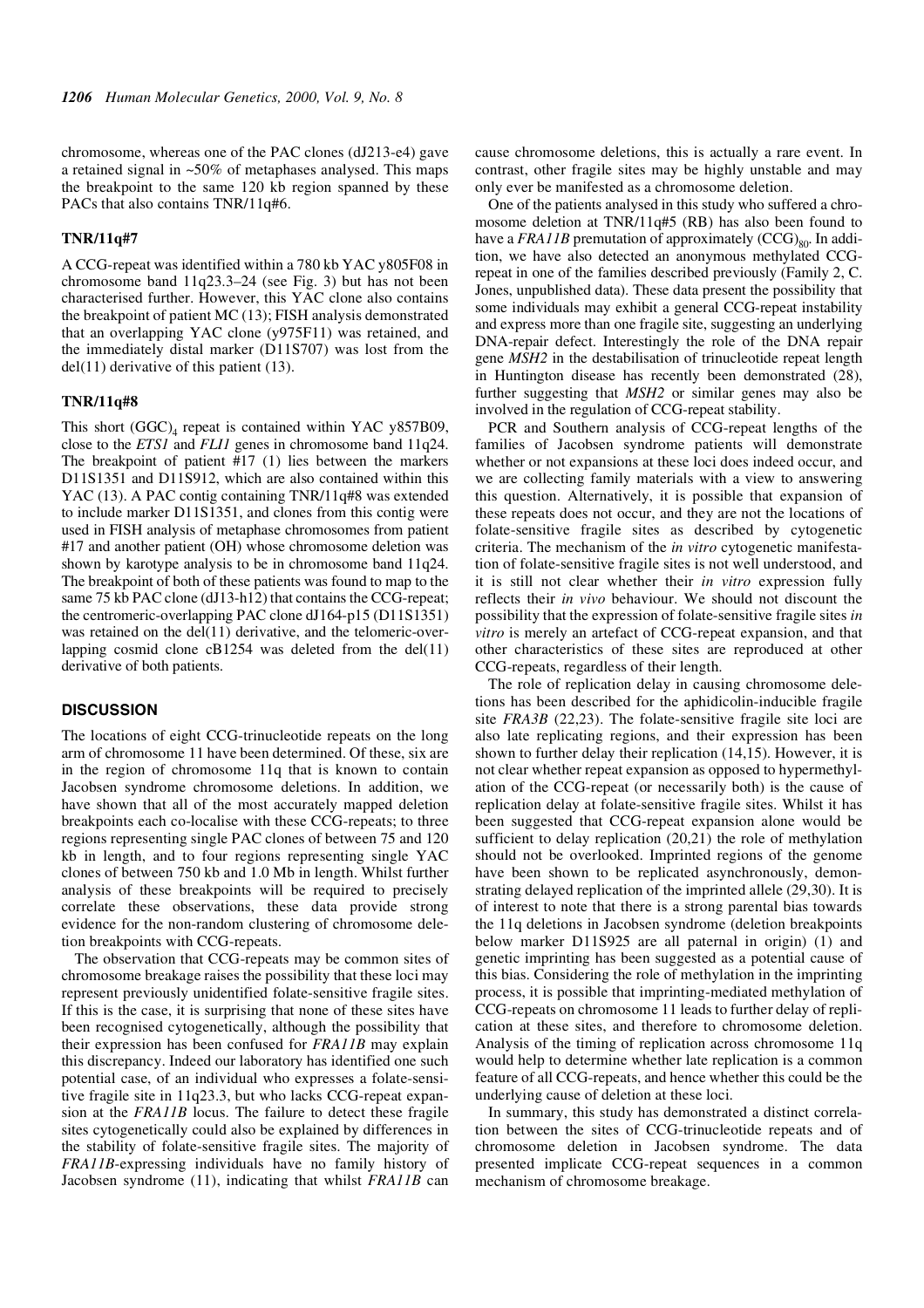#### **MATERIALS AND METHODS**

#### **Identification of CCG-containing YAC and PAC clones**

One microgram of YAC or PAC miniprep DNA was digested with *Eco*RI and electrophoresed on a 1% agarose gel, which was transferred to Zeta-probe nylon membrane (Bio-Rad, Hercules, CA) by alkaline capillary transfer (31). Pre-hybridisation with 0.2 mg/ml sonicated salmon sperm DNA was performed in a standard SSPE/dextran-sulphate/Denhardt's hybridisation buffer (31) at 65°C for 2 h. The pre-hybridisation solution was removed and the filter rinsed in hybridisation buffer at 65°C for 15 min to remove excess salmon sperm DNA. The  $(CCG)$ <sub>5</sub> oligonucleotide probe was end-labelled with 20  $\mu$ Ci [ $\gamma$ -<sup>32</sup>P]ATP (ICN) using polynucleotide kinase (New England Biolabs, Beverley, MA) and then hybridised to the filter at 50 $\degree$ C for 16 h. Filters were washed for 15 min in 2 $\times$ SSC/0.1% SDS, followed by washing for 15 min in 0.2× SSC/ 0.1% SDS at 55°C, before exposure to X-OMAT AR X-Ray film (Kodak, Rochester, NY).

#### **Identification of PAC clones by direct YAC hybridisation**

High density filters of the RPCI-1 PAC library (obtained from the Human Genome Mapping Project Resource Centre, Hinxton, Cambridge, UK) (26) were hybridised with 150 ng of YAC miniprep DNA, labelled with  $\lceil \alpha^{-32}P \rceil dCTP$  (ICN) by oligo-labelling (32). YAC-specific PAC clones were grown in 50 ml 'terrific broth' containing kanamycin (25 µg/ml) and DNA was prepared by a protocol involving multiple precipitations. Briefly, the alkaline lysate is precipitated with isopropanol, and the pellet resuspended in TE to which a one-third volume of 10 M ammonium acetate is added. Following incubation on ice, the precipitate is removed by centrifugation and the supernatant is added to 2 vol of ethanol. DNA and RNA are precipitated at room temperature and the pellet resuspended in TE and treated with RNase, after which the DNA is precipitated with  $13\%$  PEG<sub>8000</sub>/10 mM MgCl<sub>2</sub>.

Secondary screening was performed by PCR of 1 ng PAC DNA using appropriate STS markers and standard protocols, and also hybridised with the CCG probe to determine which PACs contain a CCG-repeat. Ordering of PACs was refined either by hybridisation of PAC end-probes (generated by vectorette-PCR) (33) or by PAC to PAC hybridisation, using standard techniques.

Fragments containing CCG-repeats were cloned from PACs into either pUC or M13 cloning vectors, and sequenced using BigDye sequencing chemistry on an ABI377 automated sequencer. In many cases, the region immediately surrounding the CCG-repeat was very difficult to sequence from doublestranded templates, and sequencing from a single-stranded M13 template was necessary. In the case of TNR/11q#6, sequencing from both M13 and pUC templates proved impossible; sequencing dramatically halted in a reproducible manner regardless of template preparation, primer or sequencing buffer. Despite these difficulties we found that it is possible to PCR across this region, using a deaza–dGTP nucleotide mix and 5% DMSO in addition to the standard PCR buffer. The resulting deaza–dGTP-template was then able to be sequenced (albeit sub-optimally). The reason for this apparent contradiction is that *Taq*-mediated cycle sequencing is of course a linear reaction; the starting template, which when using pUC or M13 templates is a dGTP template, has to be re-used at each cycle. However, PCR is an exponential reaction; a single successful round of PCR using the deaza–dGTP analogue will provide a template that will then be re-used in successive cycles. The cause of the difficulty in sequencing this region is discussed in the text.

#### **Fluorescence** *in situ* **hybridisation (FISH)**

Metaphase chromosomes of patients were obtained following short-term culturing of fresh blood. Cells were grown in RPMI/10% fetal calf serum (Gibco BRL, Gaithersburg, MD) and metaphase chromosomes and spreads were prepared using standard techniques. Probes were labelled with either biotin-16-dUTP or digoxygenin-11-dUTP using a nick-translation protocol (Gibco BRL). Labelled PAC DNA (500 ng) was preannealed with 50 µg Cot1 DNA (Gibco BRL) at 37°C for 90 min in hybridisation solution (2× SSC, 50% formamide, 10% dextran sulphate). Metaphase spreads were denatured in 70% formamide/2× SSC at 70°C for 3 min and pre-annealed probe was hybridised in a moist chamber at 37°C overnight. A Texas-Red-conjugated chromosome 11 α-satellite probe (Intergenco, New York, NY) was co-hybridised to specifically detect both chromosomes 11.

Detection of biotin-labelled probes was achieved using 'sandwiches' of FITC-conjugated avidin and biotinylated antiavidin (Vector, Burlingame, CA); and detection of digoxygenin-labelled probes was achieved using Texas Red-conjugated anti-digoxygenin (Boehringer Mannheim, Mannheim, Germany). Slides were mounted in antifadant solution (AF1; Citifluor, London, UK) containing DAPI (4,6-diamino-2 phenylindole; 10 µg/ml). Staining and hybridisation signals were analysed under a computer-controlled Nikon epifluorescence microscope equipped with a cooled charge-coupled device camera. Computer images were merged and Q-banding (generated by DAPI staining) converted to G-banding, using IP Lab Spectrum software (Scanalytics, Fairfax, VA).

For all probes, hybridisation signals were only counted where the identity of both chromosomes 11 was clear; if the deleted chromosome 11 was not easily distinguished from the normal chromosome 11, then no signal was recorded. At least 15 informative metaphases were counted for each probe.

# **ACKNOWLEDGEMENTS**

We would like to thank all of the patients and their families for the generous gift of blood samples that made this work possible. The very special support of Mrs Annet van Betuw and all of the families of The European Chromosome 11q Network (http://home.wxs.nl/~avbetuw/ ) is once again gratefully acknowledged, as is the support of the 11q Research and Resource Group (http://ucsu.colorado.edu/~biasca/11q.html ). We would also like to thank Nigel and Val Barrett (Unique; http://members.aol.com/rarechromo/index.htm ) for their enthusiasm. We thank Dr Laura Penny for providing new patient samples and for communicating unpublished results and The Phyllis and Sidney Goldberg Medical Research Trust for support to F.C. This research was supported by a Leukaemia Research Fund grant to F.C., C.J., R.A. and R.M. This work is dedicated to Billy Hendrix Jones.